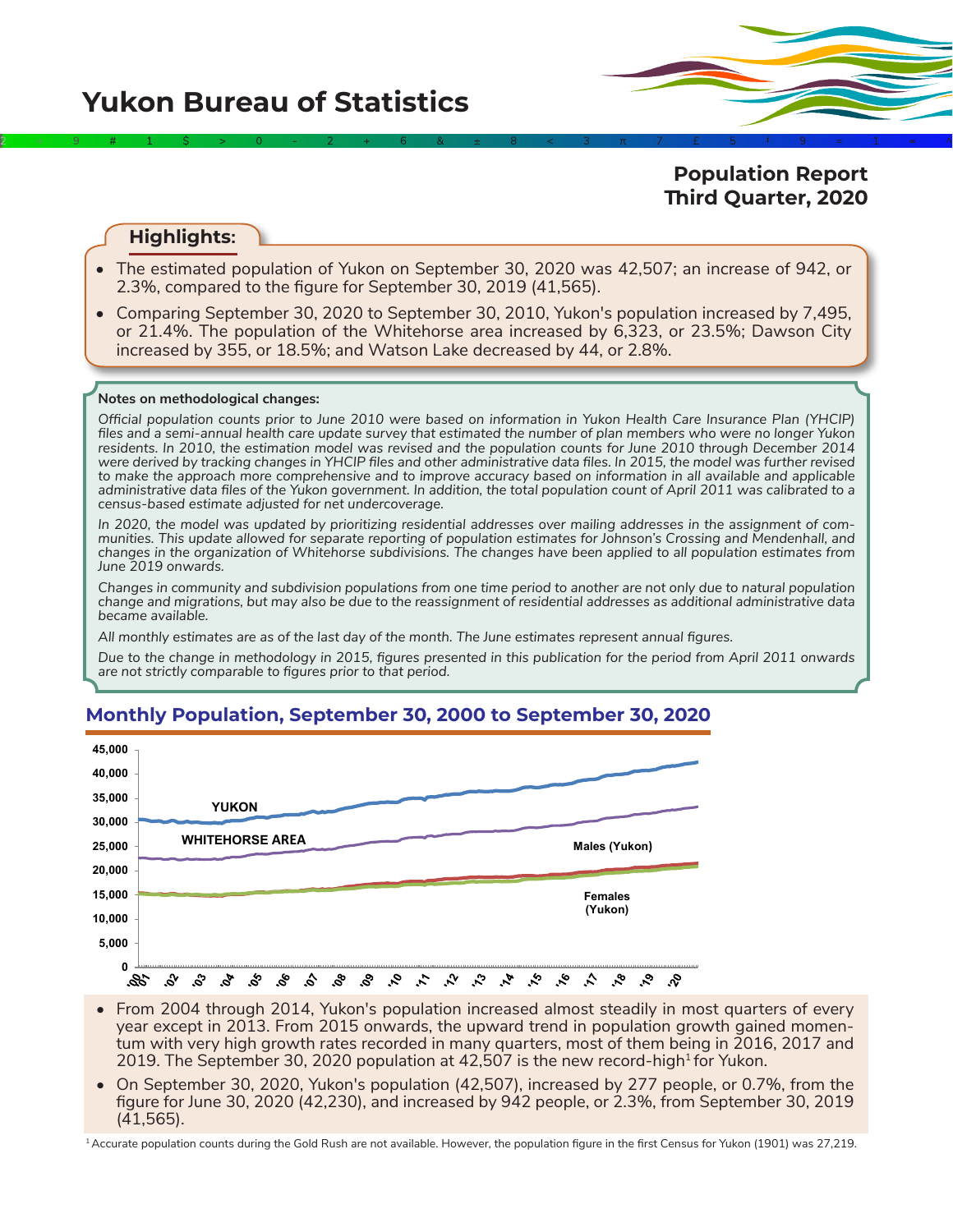|                  |        |        |        |        | $ -$   |        |        |        |        |        |        |
|------------------|--------|--------|--------|--------|--------|--------|--------|--------|--------|--------|--------|
|                  | 2010   | 2011   | 2012   | 2013   | 2014   | 2015   | 2016   | 2017   | 2018   | 2019   | 2020   |
| Jan              | 34,286 | 35,251 | 35,895 | 36.420 | 36,552 | 37,269 | 37,943 | 38,958 | 40,006 | 40,844 | 41,862 |
| Feb              | 34,610 | 35,278 | 35,910 | 36,432 | 36,622 | 37,309 | 38,004 | 39,012 | 40,077 | 40,907 | 41,932 |
| Mar              | 34,789 | 35,338 | 35,888 | 36,407 | 36,707 | 37,422 | 38,088 | 39,231 | 40,119 | 40,962 | 42,060 |
| Apr              | 34,862 | 35,269 | 36.001 | 36.438 | 36.851 | 37.490 | 38,207 | 39.472 | 40.289 | 41.154 | 42,138 |
| May              | 34,950 | 35,339 | 36,158 | 36,414 | 36,997 | 37,583 | 38,440 | 39,567 | 40.457 | 41,279 | 42,195 |
| Jun <sup>1</sup> | 34,984 | 35,459 | 36,283 | 36,571 | 37,190 | 37,745 | 38,594 | 39,737 | 40,643 | 41,436 | 42,230 |
| Jul              | 35,022 | 35,510 | 36,383 | 36.570 | 37.294 | 37,800 | 38,643 | 39.740 | 40.594 | 41,512 | 42,297 |
| Aug              | 35,011 | 35,625 | 36,427 | 36,512 | 37,293 | 37,834 | 38,761 | 39,761 | 40,670 | 41,581 | 42,362 |
| Sep              | 35,012 | 35,755 | 36,431 | 36,505 | 37,340 | 37,820 | 38,797 | 39,847 | 40,710 | 41,565 | 42,507 |
| Oct              | 35,023 | 35,736 | 36,375 | 36,492 | 37,311 | 37,832 | 38,843 | 39,928 | 40.746 | 41,737 |        |
| Nov              | 34.949 | 35.797 | 36.467 | 36.488 | 37,252 | 37,817 | 38,926 | 39.922 | 40.788 | 41,688 |        |
| <b>Dec</b>       | 34,667 | 35,864 | 36,445 | 36,473 | 37,210 | 37,868 | 38,900 | 39,968 | 40,717 | 41,765 |        |

# **Monthly Population, Yukon, January 31, 2010 to September 30, 2020**

<sup>1</sup> June figures are referred to as 'annual'

- During the third quarter of 2020, Yukon's population increased by 277 people from 42,230 on June 30, 2020 to 42,507 on September 30, 2020.
- Comparing the months of July through September of 2020 to their respective 2019 months, population increased: 1.9% in July; 1.9% in August; and 2.3% in September.

## **Population by Age Group and Sex, Yukon, September 30, 2010 and September 30, 2020**

|                         |                       |                                     |                               |                             |                         | <b>Sep '20</b>          |                              |                              | <b>Change from</b><br>Sep '10 to Sep '20 |
|-------------------------|-----------------------|-------------------------------------|-------------------------------|-----------------------------|-------------------------|-------------------------|------------------------------|------------------------------|------------------------------------------|
| $80 +$<br>75-79         | <b>Males</b>          | <b>Females</b>                      | Age<br><b>Groups</b>          | <b>Both</b><br><b>Sexes</b> |                         | Males Females           | <b>Both</b><br><b>Sexes</b>  |                              | <b>Males Females</b>                     |
| 70-74<br>65-69          | 2020                  | 2020                                | $0 - 4$<br>$5-9$<br>$10 - 14$ | 2,321<br>2,371<br>2,276     | 1,176<br>1,259<br>1,207 | 1,145<br>1,112<br>1,069 | 21.8%<br>31.4%<br>21.4%      | 17.6%<br>36.6%<br>26.0%      | 26.4%<br>26.0%<br>16.6%                  |
| 60-64<br>55-59<br>50-54 |                       |                                     | 15-19<br>$20 - 24$            | 2,079<br>2,437              | 1,073<br>1,243          | 1,006<br>1,194          | $-7.5%$<br>$-2.2%$           | $-7.9%$<br>$-0.8%$           | $-7.1%$<br>$-3.6%$                       |
| 45-49<br>40-44          |                       |                                     | 25-29<br>30-34<br>35-39       | 2,998<br>3,643<br>3,623     | 1,477<br>1,749<br>1,813 | 1,521<br>1,894<br>1,810 | 14.5%<br>46.5%<br>40.2%      | 14.8%<br>45.0%<br>50.2%      | 14.3%<br>48.0%<br>31.5%                  |
| 35-39<br>30-34<br>25-29 | 2010                  | 2010                                | 40-44<br>45-49<br>50-54       | 3,037<br>2,901<br>2,702     | 1,516<br>1,411<br>1,382 | 1,521<br>1,490<br>1,320 | 18.3%<br>$-7.7%$<br>$-16.0%$ | 16.8%<br>$-8.1%$<br>$-16.1%$ | 19.9%<br>$-7.3%$<br>$-15.9%$             |
| 20-24<br>15-19          |                       |                                     | 55-59<br>60-64<br>65-69       | 3,211<br>3,072<br>2,387     | 1,606<br>1,596<br>1,249 | 1,605<br>1,476<br>1,138 | 11.3%<br>43.2%<br>84.8%      | 5.4%<br>39.9%<br>65.2%       | 18.0%<br>46.9%<br>112.4%                 |
| $10 - 14$<br>$5-9$      |                       |                                     | 70-74<br>75-79                | 1,654<br>920                | 869<br>517              | 785<br>403              | 123.8%<br>77.9%              | 103.9%<br>107.3%             | 150.9%                                   |
| $0-4$<br>2,000          | 1,500<br>1,000<br>500 | 0<br>500<br>1,000<br>1,500<br>2,000 | $80+$<br>All Ages             | 875<br>42,507               | 427<br>21,570           | 448<br>20,937           | 76.7%<br>21.4%               | 80.9%<br>21.1%               | 50.5%<br>72.9%<br>21.7%                  |

Comparing September 30, 2020 to September 30, 2010, growth occurred as follows (15-year age groupings):

- $\bullet$  0 to 14 years = increased 1,383 people, (24.8%);
- $\bullet$  15 to 29 years = increased 157 people, (2.1%);
- $\bullet$  30 to 44 years = increased 2,666 people, (34.9%);
- $\bullet$  45 to 59 years = decreased 431 people,  $(-4.7\%)$ ;
- $\bullet$  60 to 74 years = increased 2,937 people, (70.3%); and
- 75 years and over = increased 783 people, (77.3%).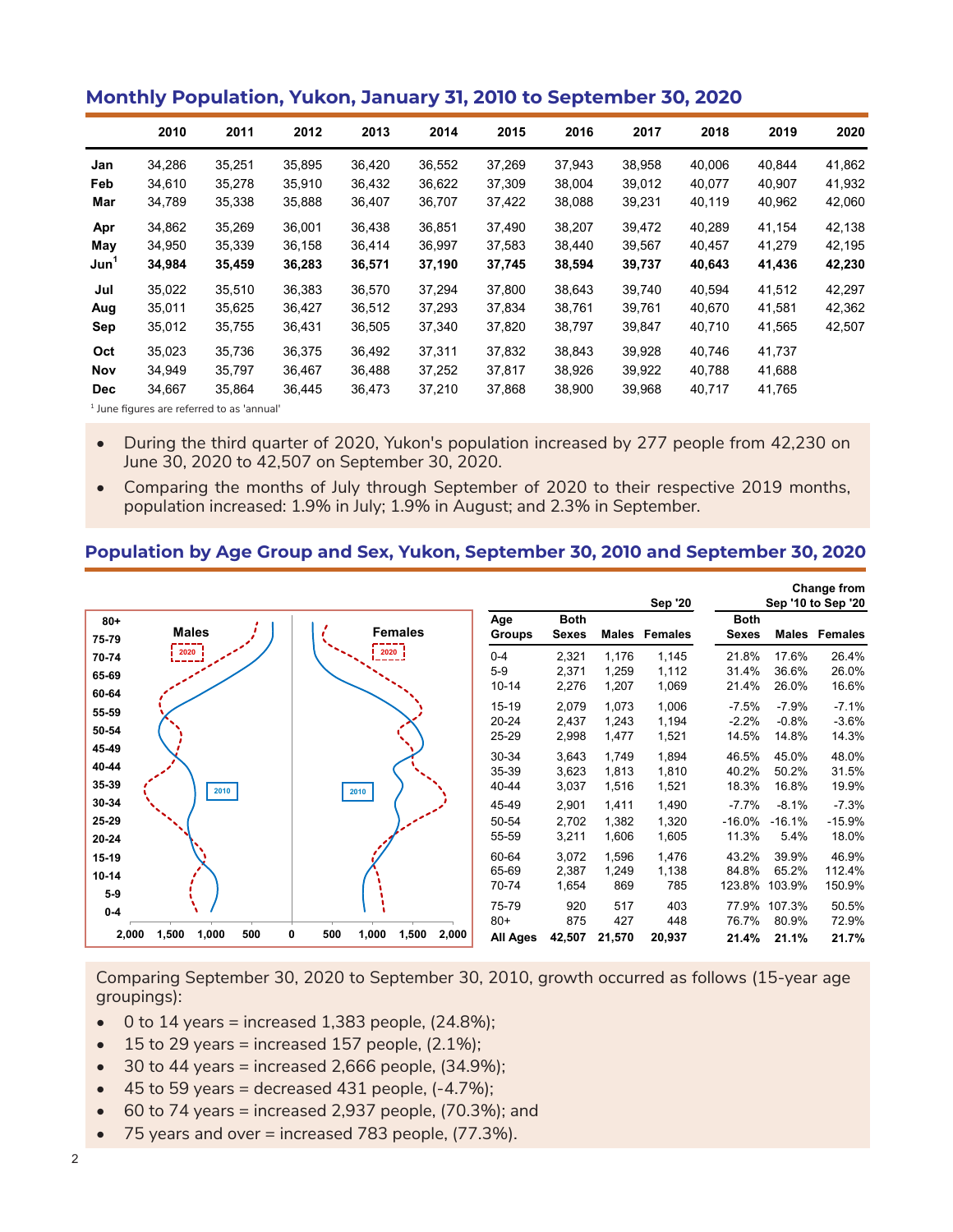# **Population by Subdivision in Whitehorse Area**





### **Note:**

*Subdivisions are assigned based on boundaries provided by the City of Whitehorse. Areas outside of the City of Whitehorse boundaries are assigned using Statistics Canada's Census Subdivision (CSD) boundaries within the Census Agglomeration of Whitehorse.*

*Changes in subdivision (City and CSD subdivision) populations from one time period to another are not only due to natural population change and migrations, but may also be due to the reassignment of residential addresses as additional administrative data become available.* 

| <b>Subdivision</b>              | <b>Sep '19</b> | <b>Jun '20</b> | <b>Sep '20</b> | <b>Subdivision</b>                     | <b>Sep '19</b> | <b>Jun '20</b> | <b>Sep '20</b> |
|---------------------------------|----------------|----------------|----------------|----------------------------------------|----------------|----------------|----------------|
| Arkell/Ingram                   | 1,086          | 1,112          | 1,098          | Range Point                            | 1,246          | 1,228          | 1,229          |
| <b>Copper Ridge</b>             | 3,334          | 3,343          | 3,356          | Raven's Ridge/Eagle's Eye              | 136            | 155            | 162            |
| <b>Cowley Creek</b>             | 258            | 263            | 257            | Riverdale                              | 5,263          | 5,238          | 5,145          |
| Crestview                       | 948            | 968            | 1,000          | <b>Takhini/Yukon University</b>        | 1,470          | 1,485          | 1,486          |
| Downtown                        | 2,831          | 2,912          | 2,922          | Valleyview                             | 171            | 170            | 169            |
| Granger                         | 1,303          | 1,321          | 1,304          | <b>Whistle Bend</b>                    | 1,508          | 1,757          | 1,853          |
| Hidden Valley/MacPherson        | 435            | 449            | 460            | <b>Wolf Creek</b>                      | 440            | 441            | 429            |
| <b>Hillcrest</b>                | 708            | 717            | 686            | Not in Defined Neighbourhood           | 122            | 130            | 133            |
| Kopper King                     | 215            | 218            | 215            | <b>Within City Limits</b>              |                |                |                |
| Lobird                          | 206            | 203            | 201            | <b>Whitehorse-Municipal Boundaries</b> | 28,976         | 29,523         | 29,499         |
| Logan                           | 587            | 621            | 611            | Ibex Valley <sup>1</sup>               | 434            | 425            | 479            |
| MacRae/Whse Copper/McLean Lake/ | 585            | 583            | 588            | Marsh Lake <sup>2</sup>                | 701            | 720            | 726            |
| Mt. Sima/Canyon Cres.           |                |                |                | Mount Lorne <sup>3</sup>               | 448            | 444            | 477            |
| Marwell                         | 138            | 154            | 151            | Outside City Limits-North <sup>4</sup> | 1,351          | 1,370          | 1,488          |
| Mary Lake/Spruce Hill           | 486            | 488            | 483            | Outside City Limits-South <sup>5</sup> | 548            | 539            | 599            |
| McIntyre                        | 490            | 484            | 488            | Not applicable <sup>6</sup>            | 12             | 12             | 17             |
| Pineridge/Fox Haven             | 368            | 367            | 372            | <b>Whitehorse Area Total</b>           | 32,470         | 33,033         | 33,285         |
| Porter Creek/Kulan/Taylor       | 4,642          | 4,716          | 4,701          |                                        |                |                |                |

1 Previously included in Outside City Limits-West. Includes KM 1441 to KM 1485 Alaska Highway.

2 Includes Alaska Highway KM 1355 to KM 1393 (Lewes River Bridge).

<sup>3</sup> Previously included in Outside City Limits-South. Includes KM 137 to KM 154 South Klondike Highway, including Annie Lake Road.

<sup>4</sup> Outside City Limits-North includes Takhini River Bridge north to KM 247 North Klondike Highway, including Takhini Hotsprings Road.

 $^{\rm 5}$ Outside City Limits-South includes Golden Horn, Carcross Cut-off, south to Lewes River Bridge, as well as KM 114 to KM 137 South Klondike Highway. <sup>6</sup> 'Not applicable' includes Kusawa Lake Road, and past KM 247 North Klondike Highway to Braeburn.